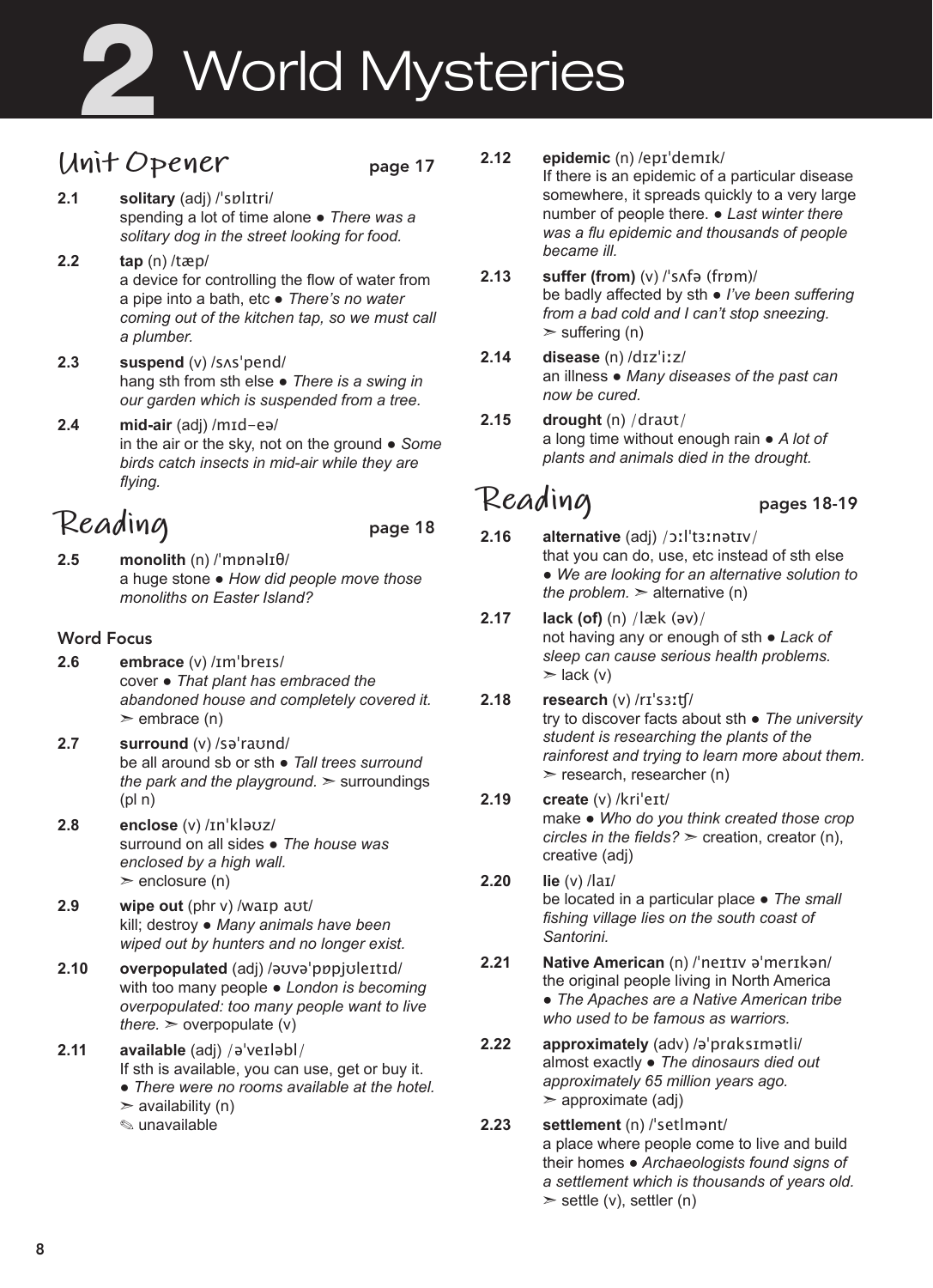- **2.24 vine** (n) /vaɪn/ a climbing plant ● *The vine had grown up a tall tree.*
- **2.25 temple** (n) /ˈtempl/ a building used for the worship of a god or gods ● *One of the most famous ancient temples of Apollo is situated at Delphi.*
- **2.26 in ruins** (expr) /biː ɪn ruːɪnz/ destroyed or very damaged ● *While on holiday in Athens, the tourists visited the Agora which today is in ruins.*
- **2.27 abandon** (v) /əˈbændən/ leave a place or thing permanently or for a long time ● *The villagers abandoned their houses when the fire got dangerously near.*
- **2.28 disaster** (n) /dɪˈzɑːstə/ a sudden event or accident which causes great damage or suffering ● *Thousands of people died in the earthquake. It was a disaster.* ➣ disastrous (adj)
- **2.29 decade** (n) /ˈdekeɪd/ ten years ● *He lived there for a decade from 2000 to 2010.*
- **2.30 range from ... to** (expr) /reɪŋʤ frɒm ... tuː/ vary ● *The marks for our history project ranged from 8 to 19.*  $\geq$  range (n)
- **2.31 invasion** (n) /ɪnˈveɪʒn/ when the army of a country goes to another country in order to take control of it ● *The book is about the French invasion of Russia in 1812.*  $\geq$  invade (v), invader (n)
- **2.32 forces** (pl n) /ˈfɔːsɪz/ a group of soldiers ● *German forces attacked Poland in 1939, which started the Second World War.*
- **2.33 migration** (n) /maɪˈgreɪʃn/ movement to another place to find a better life ● *The migration of people from villages to cities has led to cities becoming overpopulated.* ➣ migrate (v), migrant (n)
- **2.34 collapse** (n) /kəˈlæps/ a sudden failure ● *Disease and natural disasters caused the collapse of some civilisations.* ➣ collapse (v)
- **2.35 evidence** (n) /ˈevɪdəns/ facts that show that sth is true ● *There isn't enough evidence that Atlantis ever existed.*
- **2.36 come to light** (expr) /kʌm tə laɪt/ become known ● *New findings about what happened to the Mayan civilisation have come to light.*
- **2.37 investigation** (n) /ɪnvestɪˈgeɪʃn/ scientific examination of the facts of a problem or subject ● *The investigation finally proved what had happened.*   $\triangleright$  investigate (v), investigator (n)
- **2.38 layer** (n) /ˈleɪə/ a level on top of another level ● *If you study the layers of rock, you can learn a lot about the Earth's history.*  $\geq$  layer (v)
- **2.39 mud** (n) /mʌd/ wet earth ● *There was mud all over his shoes because he had been walking in the fields.*   $\mathbf{m}$  muddy (adj)
- **2.40 region** (n) /ˈriːʤən/ a place; an area of land ● *What plants grow in this region?* ➣ regional (adj)
- **2.41 long-lasting** (adj) /lɒŋ-ˈlɑːstɪŋ/ continuing for a long time ● *They had a longlasting friendship.*
- **2.42 factor** (n) /ˈfæktə/ sth that affects sth else ● *One factor in the collapse of the Minoan civilisation is thought to have been a tsunami*.
- **2.43 riverbank** (n) /ˈrɪvəbæŋk/ the ground on the side of a river ● *The fisherman found a place on the riverbank where he caught a lot of fish.*
- **2.44 ruins** (pl n) /ˈruːɪnz/ parts of damaged buildings, often very old ● *Many tourists visit Greece to see the famous ruins of its ancient civilisation.*  $\geq$  ruin (v)
- **2.45 invader** (n) /ɪnˈveɪdə/ a person who enters a country by force with an army ● *The local people fought to protect their homes against the foreign invaders.*   $\geq$  invade (v), invasion (n)
- **2.46 battle** (v) /ˈbætl/ fight ● *After they had battled against the enemy for days, many soldiers lay dead in the*   $mud \geq 5$  battle (n)
- **2.47 head** (v) /hed/ go towards ● *We left the city and headed for the countryside to see the archaeological site.*
- **2.48 come across** (phr v) /kʌm əˈkrɒs/ find by chance ● *The archaeologist was very surprised when she came across a gold necklace.*
- **2.49 tomb** (n) /tuːm/ a large grave ● *When the rich man died, he was buried in the family tomb.*
- **2.50 body** (n) /ˈbɒdi/ a dead person's body ● *I wish I hadn't watched the documentary because they showed pictures of dead bodies.*
- **2.51 roughly** (adv) /ˈrʌfli/ approximately ● *There are roughly 10,000 objects in the museum.* ➣ rough (adj)
- **2.52 lively** (adj) /ˈlaɪvli/ full of life ● *The ancient Agora must have been a lively place with lots of people meeting and*   $t$ *alking.*  $\geq$  liveliness (n)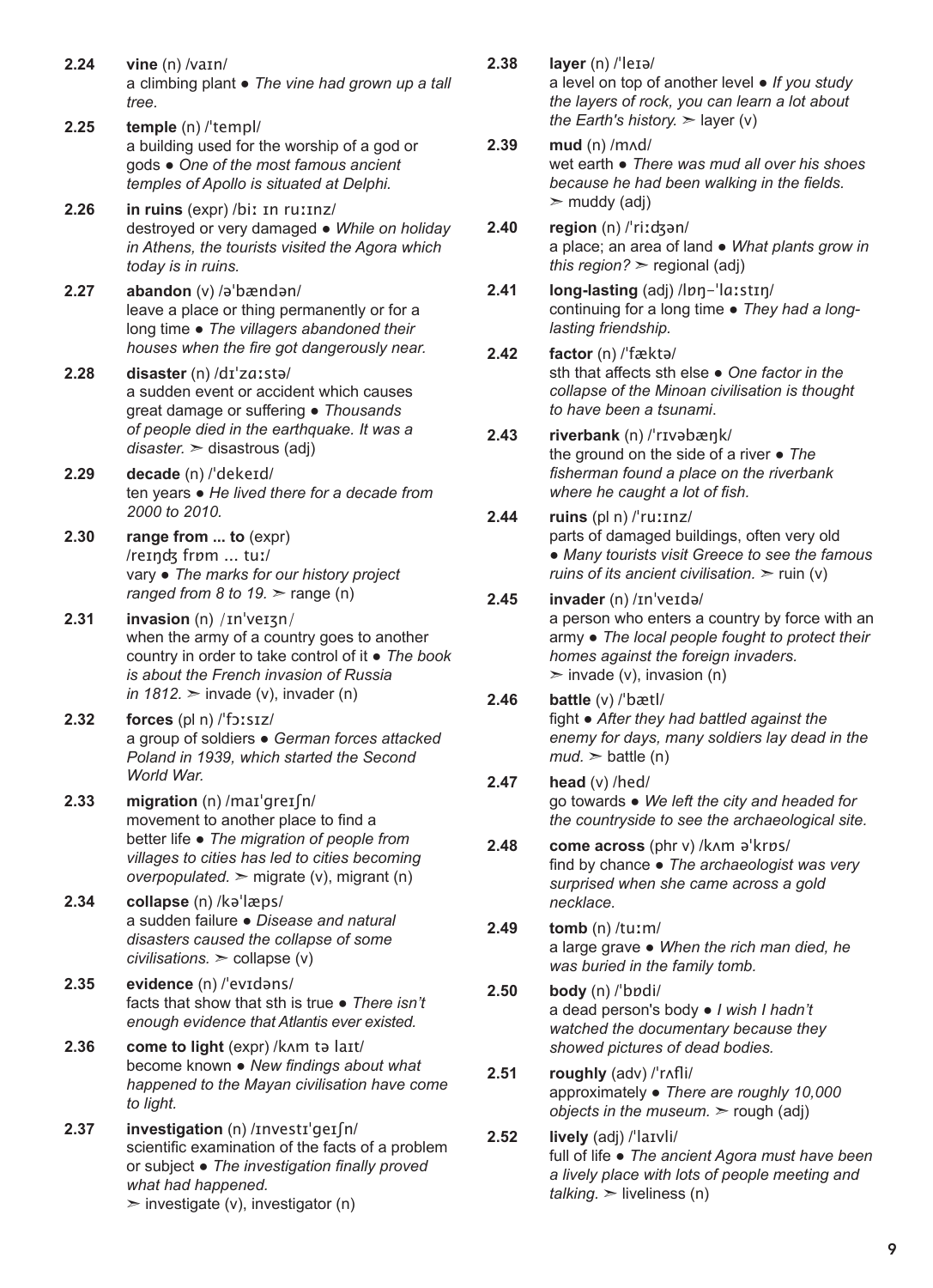- **2.53 squash** (n) /skwɒʃ/ a type of vegetable with solid yellow flesh and a hard skin ● *Fried squash is a delicious dish.*
- **2.54 warfare** (n) /ˈwɔːfeə/ the activity of fighting in a war ● *Modern warfare can result in millions of deaths.*
- **2.55 weaken** (v) /ˈwiːkən/ make less strong ● *War and natural disasters weaken a civilisation and can lead to its collapse.* ➣ weakness (n), weak (adj) ✎ Opp: strengthen
- **2.56 victory** (n) /ˈvɪktəri/ winning; success in a war ● *In 1945, the Allies celebrated their victory over Germany.* ➣ victor (n), victorious (adj) ✎ Opp: defeat
- **2.57 community** (n) /kəˈmjuːnəti/ all the people who live in a place ● *The local community was shocked by his death.*
- **2.58 fall apart** (phr v) /fɔːl əˈpɑːt/ If an organisation falls apart, it becomes disorganised and inefficient. ● *The company fell apart after the manager retired.*
- **2.59 downfall** (n) /ˈdaʊnfɔːl/ the sudden failure of an organisation ● *What caused the downfall of the Roman Empire?*
- **2.60 capture sb's imagination** (expr) /ˈkæpʧə ˈsʌmbədiz ɪmæʤɪnˈeɪʃn/ make sb interested in sth ● *Films about ancient times really capture my imagination and I want to learn more about them.*
- **2.61 picture** (v) /ˈpɪkʧə/ imagine ● *Our history teacher tells us to try to picture what life was like in the past.*   $\triangleright$  picture (n)

### Death and destruction

| body     | downfall   | suffer from |  |
|----------|------------|-------------|--|
| cemetery | epidemic   | tomb        |  |
| collapse | fall apart | volcanic    |  |
| disaster | grave      | eruption    |  |
| disease  | ruins      | wipe out    |  |

- **2.62 resident** (n) /ˈrezɪdənt/ a person who lives in a particular place ● *The residents of cities are often too busy to be friendly.*  $\ge$  reside (v), residential (adj)
- **2.63 tile** (n) /taɪl/ a flat piece of baked clay that is used to cover a wall, floor or roof ● *There was a storm last night and many tiles were blown off the roof.*
- **2.64 volcanic eruption** (n) /vɒlˈkænɪk ɪˈrʌpʃən/ when a volcano throws out a lot of hot ash, lava and steam ● *The volcanic eruption of Vesuvius in 79AD completely destroyed the city of Pompeii.*
- **2.65 occur** (v) /əˈkɜː/ happen ● *Disasters occur all the time and we hear about them on the news.*  $\ge$  occurrence (n)
- **2.66 shake sb's faith** (expr) /ʃeɪk ˈsʌmbəbiz feɪθ/ make sb doubt what they believe ● *Warfare has shaken her faith in the goodness of humans.*

| War     |         |  |
|---------|---------|--|
| battle  | victory |  |
| forces  | warfare |  |
| invader | weaken  |  |

# **Vocabulary** page 20

- **2.67 incident** (n) /ˈɪnsɪdənt/ sth that happens ● *I told him about the incident and he said I should apologise.*
- **2.68 phenomenon** (n) /fɪˈnɒmɪnən/ a fact or event in nature or society, usually one not fully understood ● *A strange phenomenon occurs in Kefalonia, where snakes appear at the church of the Virgin Mary on August 15th.*   $\geq$  phenomenal (adi) ✎ Plural: *phenomena*
- **2.69 hoax** (n) /həʊks/ a trick sb uses to fool others ● *He showed them a photo of a ghost but it was just a hoax.*
- **2.70 clue** (n) /kluː/ sth that helps you to solve a mystery  $\bullet$ *The detective who was investigating the disappearance of the old lady found a clue in her diary.*
- **2.71 illusion** (n) /ɪˈluːʒn/ sth we see that seems to be real but actually isn't ● *When it is very hot , the road in the distance looks wet, but that is just an illusion.*
- **2.72 fully** (adv) /ˈfʊli/ completely ● *I fully understand the problem.*
- **2.73 fool** (v) /fuːl/ make sb believe sth that is not true ● *You can't fool me! You're lying!* ➣ fool (n), foolish (adj) ✎ Syn: trick
- **2.74 cemetery** (n) /ˈsemətri/ a place where dead people are buried ● *Every year we go to the cemetery and put flowers on Grandma's grave.*

### **2.75 confused (adj) /kənˈfjuːzd/**

not able to think clearly or understand sth ● *I'm confused. What do you mean?*  $\ge$  confuse (v), confusion (n)

**2.76 grave** (n) /greɪv/ a place where a dead person is buried ● *The grave was covered with soil and there were flowers on top of it.*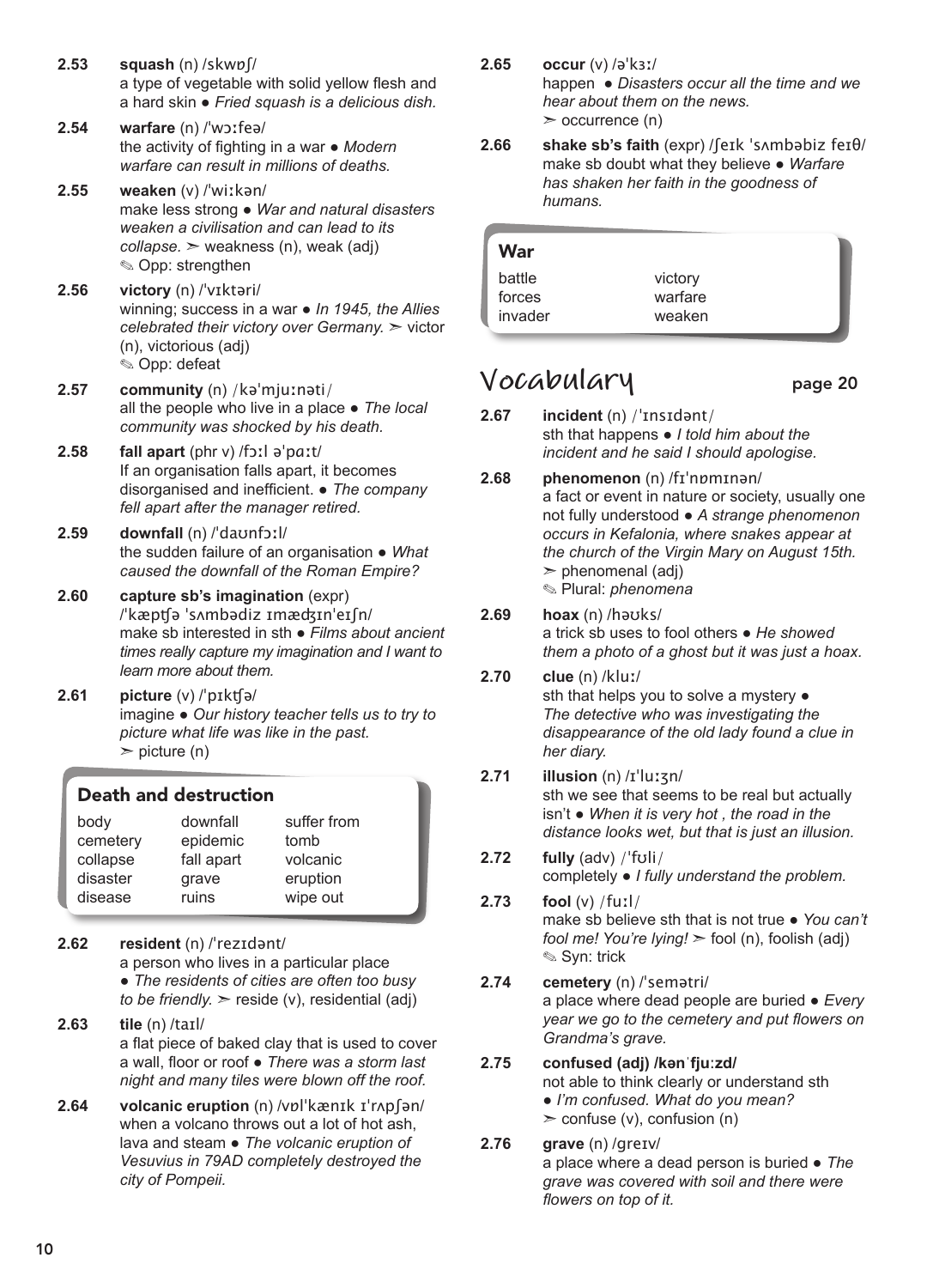- **2.77 odd** (adj) /ɒd/ strange ● *There's an odd sound coming from the old castle! Do you think it's haunted?*
- **2.78 cave** (n) /keɪv/ a hole in side of cliff or under the ground ● *We went into the cave and switched on a torch to see the stalagmites.*
- 2.79 **legend** (n) /'lectand/ an old, well-known story ● *I love reading the old legends about King Arthur and his knights.*   $\geq$  legendary (adj)
- **2.80 haunted** (adj) /ˈhɔːntɪd/ If a place is haunted, people think there are ghosts there. ● *Go in? No way! That house is haunted!*  $\ge$  haunt (v)
- **2.81 spirit** (n) /ˈspɪrɪt/ a ghost-like being ● *Some people go to mediums and try to contact the spirits of dead relatives.* ➣ spiritual (adj)
- **2.82 creature** (n) /ˈkriːʧə/ an animal; a living thing ● *There are lots of strange creatures that live in the ocean.*   $\ge$  create (v), creator (n)
- **2.83 outer space** (n) /ˈaʊtə speɪs/ the space beyond the Earth's atmosphere ● *We watched a science fiction film about invaders from outer space.*
- **2.84 investigate** (v) /ɪnˈvestɪgeɪt/ try to find out the truth about sth like a crime or scientific problem ● *The police are investigating the theft of the painting from the museum.*   $\triangleright$  investigation, investigator (n)
- **2.85 practical joke** (n) /ˈpræktɪkl ʤəʊk/ a trick that is intended to give sb a surprise or to make them look silly ● *I heard a noise downstairs and thought it was a ghost, but it was my brother playing a practical joke on me.*
- **2.86 witness** (n) /ˈwɪtnɪs/ sb who sees a crime or event ● *The witness said the criminals were wearing masks.*   $>$  witness (v)
- **2.87 crop circle** (n) /krɒp ˈsɜːkl/ a pattern that appeared in British farm fields and that some people believe were made by aliens ● *The farmer was shocked to find a large crop circle in his field.*
- **2.88 earthy** (adj) /ˈɜːθi/ looking like earth or soil; bold and direct ● *The room was decorated in earthy shades of brown and yellow.*
- **2.89 pattern** (n) /ˈpætn/ lines, shapes, colours, etc on sth ● *Her T-shirt had a pattern of small red flowers.*
- **2.90 field** (n) /fiːld/ an area of land that is part of a farm ● *The farmer was working in the field.*
- **2.91 deny** (v) /dɪˈnaɪ/ say sth isn't true ● *Jack denied that he had made the crop circles, but the police didn't believe him.* ➣ denial (n)
- **2.92 be involved** (expr) /ɪnˈvɒlvd/ take part in sth ● *The police interviewed the people who were involved in the accident.*
- **2.93 several** (det) /ˈsevrəl/ ● *I've seen this film several times.*
- **2.94 come forward** (phr v) **/**kʌm ˈfɔːwəd/ offer help or information ● *Nobody came forward with any information about the accident.*

### Strange but true?

| bizarre     | illusion   | spirit |
|-------------|------------|--------|
| clue        | legend     |        |
| crop circle | phenomenon |        |

### **Grammar** page 21

- **2.95 sculpture** (n) /ˈskʌlpʧə/ an object made out of stone, wood, metal etc by an artist ● *In the Louvre museum, you can see the sculpture of the Aphrodite of Milos*
- **2.96 crime scene** (n) /kraɪm siːn/ the place where a crime was committed ● *The bank is closed as it is a crime scene after a robbery this morning.*
- **2.97 immigrate** (v) /ˈɪmɪɡreɪt/ come into a country because you want to live there ● *They immigrated to Australia in 2012.*   $\geq$  immigrant, immigration (n)
- **2.98 spectacular** (adj) /spekˈtækjʊlə/ very impressive ● *The large paintings by El Greco are spectacular creations.*   $\ge$  spectacle (n)
- **2.99 revolving door** (n) /rɪˈvɒlvɪŋ dɔː/ a door that turns around as you go through it in the entrance of a building ● *Banks and hotels have revolving doors and you have to be careful when entering as the door may hit you as it goes around.*
- **2.100 bearing** (n) /ˈbeərɪŋ/ a part of a machine that turns on another part ● *The wheels on a skateboard have two bearings so that they can move*.
- **2.101 originally** (adv) /əˈrɪʤɪnəli/ before other things happened; before things changed ● *Pedro is originally from Argentina, but now he lives in the USA.* ➣ origin (n), original (adj)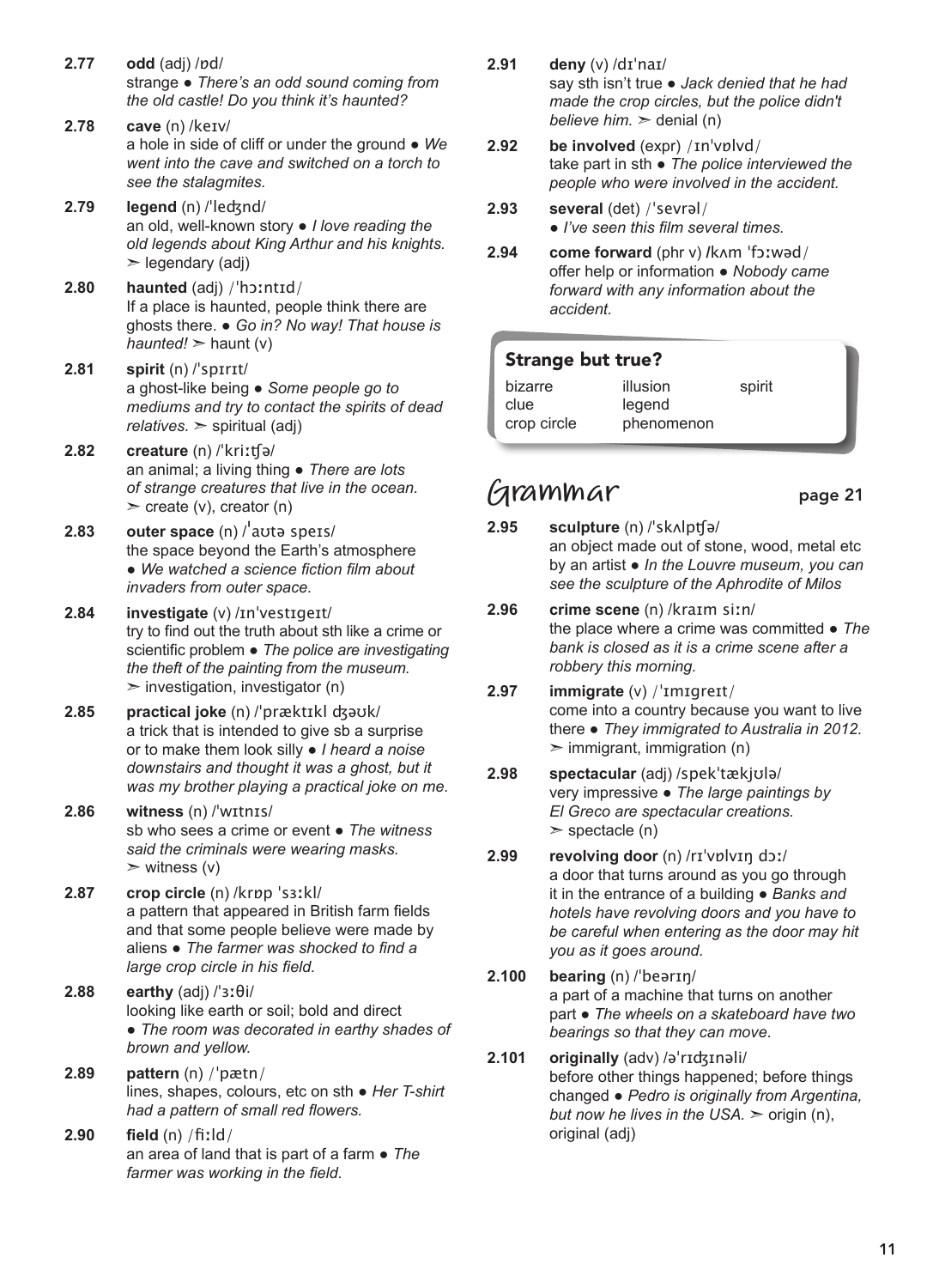- **2.102 excavate** (v) /ˈekskəveɪt/ If an archaeologist excavates an area, they dig carefully to find ancient objects, etc. ● *Wherever archaeologists excavate in Athens, they find ruins of the ancient city.*   $\ge$  excavation (n)
- **2.103 bizarre** (adj) /bɪˈzɑː/ strange; weird ● *I heard a bizarre story about a man who was taken to a spaceship by aliens.*

# **Listening** page 22

- **2.104 take into account** (expr) /teɪk ˈɪntuː əˈkaʊnt/ consider particular facts when making a decision or coming to a conclusion ● *You must take the age of the temple into account before you reach a conclusion.*
- **2.105 summit** (n) /ˈsʌmɪt/ the top of a mountain ● *We started climbing the mountain early and reached the summit four hours later.*
- **2.106 goggles** (pl n) /ˈgɒglz/ special glasses which protect your eyes ● *You should wear goggles when you ski to protect your eyes from the sun.*
- **2.107 definitely** (adv) /ˈdefɪnətli/ without a doubt ● *It was a great museum and I think everyone definitely found it interesting*.  $\ge$  definite (adj)
- **2.108 rope** (n) /rəʊp/ very thick strong string ● *He tied the dog to a tree with a rope.*
- **2.109 attach** (v) /əˈtætʃ/ join or fix one thing to another ● *There was a small card attached to the box.*  $\geq$  attachment (n)
- **2.110 avalanche** (n) /ˈævəlɑːnʧ/ lots of snow which falls down the side of a mountain ● *The village was destroyed by an avalanche which came down from the mountain.*

| <b>Nature</b> |            |                   |
|---------------|------------|-------------------|
| avalanche     | mud        | vine              |
| cave          | rainforest | volcanic eruption |
| drought       | riverbank  |                   |

# Speaking page 23

- **2.111 come to mind** (expr) /kam tə maind/ If sth comes to mind, you suddenly remember or think of it. ● *What's the first thing that comes to mind when you think of the colour blue?*
- **2.112 spray** (v) /spreɪ/ force a liquid out of a container so that it comes out in a stream ● *Larry sprayed a blue line along the side of his car.*  $\ge$  spray (n)

**2.113 quality** (n) /ˈkwɒləti/

sth that people have as part of their character or personality ● *Patience and understanding are qualities a teacher needs.*

## **Grammar** page 24

- **2.114 look into** (phr v) /lʊk ˈɪntə/ study or try to find out sth ● *Don't worry, I'll look into the problem.*
- **2.115 occurrence** (n) /əˈkʌrəns/ sth that happens ● *Natural disasters are a regular occurrence on our planet.* ➣ occur (v)
- **2.116 pay attention** (expr) /peɪ əˈtenʃn/ listen, look at or think about sb or sth carefully ● *'Stop talking and pay attention to what I'm saying,' said the teacher.*
- **2.117 go on and on about sth** (expr) /ɡəʊ ɒn ən ɒn əˈbaʊt ˈsʌmθɪŋ/ talk about sth for a very long time ● *He went on and on about his trip to Jamaica.*
- **2.118 exhibit** (n) /ɪgˈzɪbɪt/ an object of interest in a museum ● *The best exhibit in this museum is the dinosaur*   $skeleton.$   $\ge$  exhibit (v), exhibition (n)
- **2.119 adjust (to)** (v) /əˈʤʌst (tuː)/ get used to sth by changing the way you think or behave ● *If you make some friends, you will soon adjust to living in a new town.*   $\geq$  adjustment (n) ✎ Syn: adapt (to)
- **2.120 adapt (to)** (v) /əˈdæpt (tuː)/ change your behaviour in order to be successful in a new situation ● *Tracy moved to Italy last year and it took her a few months to adapt to life in that country.* ✎ Syn: adjust (to)

### **Use your English** page 25

- **2.121 make out** (phr v) /meɪk aʊt/ manage to see sth ● *There is an odd object in this photo but I can't make out what it is.*
- **2.122 look into** (phr v) /lʊk ˈɪntuː/ examine facts and information; investigate ● *The police are looking into the disappearance of the rich woman.*
- **2.123 stick to** (phr v) /stɪk tuː/ keep doing one particular thing and not change to anything else ● *'You should stick to one idea in each paragraph,' said our English teacher.*
- **2.124 take in** (phr v) /teɪk ɪn/ trick ● *We were taken in by the hoax and were really terrified!*
- **2.125 let out** (phr v) /let aʊt/ suddenly make a loud sound such as a shout ● *She thought she saw a ghost and let out a scream of terror.*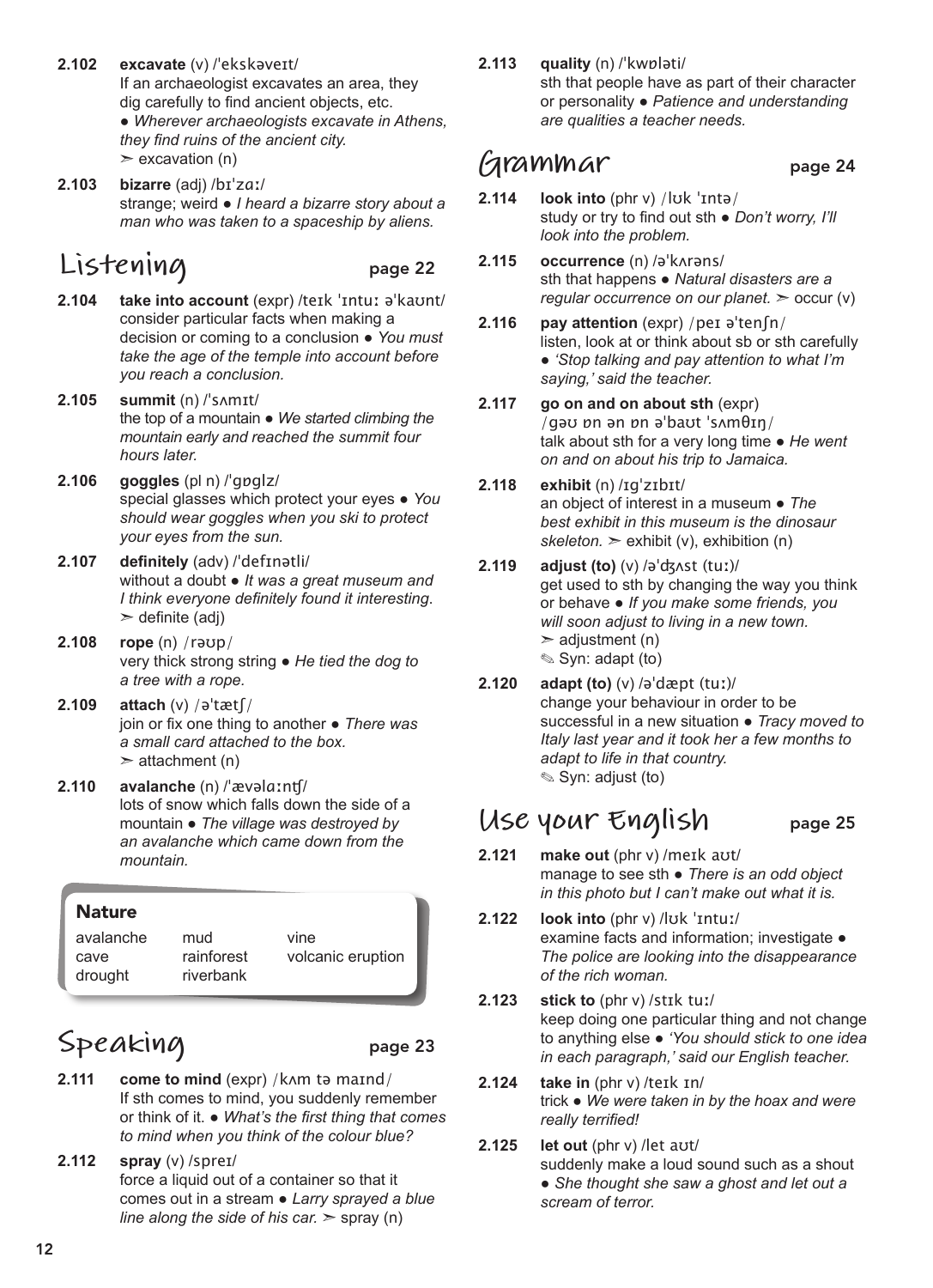- **2.126 believe (in)** (phr v) /bɪˈliːv (ɪn)/ be sure that sth exists ● *Do you believe in aliens?*
- **2.127 deceive** (v) /dɪˈsiːv/ make sb believe sth that is not true ● *You can't deceive me, I know that isn't a ghost!*  $\geq$  deception (n)
- **2.128 exist** (v) /ɪɡˈzɪst/ be real ● *Does life exist on Mars?*  $\ge$  existence (n)
- **2.129 case** (n) /keɪs/ a crime which is being investigated ● *The detective couldn't solve the case.*
- **2.130 ridicule** (v) /ˈrɪdɪkjuːl/ make fun of ● *He was ridiculed because he believed in ghosts.* ► ridicule (n), ridiculous (adj)
- **2.131 pour with rain** (expr) /pɔː wɪθ reɪn/ rain very hard ● *It poured with rain all day, so we stayed at home.*
- **2.132 it's raining cats and dogs** (expr) /ɪts ˈreɪnɪŋ kæts ənd dɒgz/ it is raining heavily ● *Take an umbrella with you. It's raining cats and dogs out there.*
- **2.133 globe** (n) /gləʊb/ the world ● *There are legends from countries all around the globe.* ➣ global (adj)
- **2.134 come up with** (phr v) /kʌm ʌp wɪð/ think of ● *Have you come up with an idea for your ghost story yet?*
- **2.135 prove (v)** /pruːv/ show that sth is true ● *The police couldn't prove he had stolen the money.*  $\ge$  proof (n)
- **2.136 citizen** (n) /ˈsɪtɪzn/ sb who lives in a particular country, city, etc • *The citizens asked the mayor to look into the problem.*
- **2.137 native (to)** (adj) /ˈneɪtɪv (tə)/ If an animal or plant is native to a place, it grows or lives there. ● *The panda is native to China.*
- **2.138 thunderstorm** (n) /ˈθʌndəstɔːm/ a storm with thunder, lightning and heavy rain ● *The thunderstorm scared the children, who ran into their parents' room.*
- **2.139 substance** (n) /ˈsʌbstəns / a type of solid, liquid or gas ● *They cover the wood with a special substance to protect it from the sun.*
- **2.140 jellyfish** (n) /ˈʤelifɪʃ/ a sea creature with a body like jelly and long thin parts (tentacles) which can sting ● *In some areas in Australia, you cannot swim because there are dangerous jellyfish in the sea.*
- **2.141 remark** (v) /rɪˈmɑːk/ say sth about sth you have just noticed ● *'What an unusual story!' remarked Wayne.*   $\ge$  remark (n), remarkable (adj)
- **2.142 stick** (v) /stɪk/ join or become joined to sth, usually with a special substance ● *Use the glue to stick the broken pieces together.* ➣ sticky (adj)
- **2.143 conclude** (v) /kənˈkluːd/ decide that sth is true after considering all the information ● *After reading the police report, he concluded that the crop circle had been made by some local people.*   $\geq$  conclusion (n), conclusive (adj)

### Phrasal verbs

| believe in | stick to |
|------------|----------|
| let out    | take in  |
| look into  | wipe out |
| make out   |          |

# **Writing: a story (1)** pages 26-27

### **2.144 thrilling** (adj) /ˈθrɪlɪŋ/

very exciting and enjoyable ● *The most thrilling moment of my life was when I bought my first car.*  $\ge$  thrill (v, n), thrilled (adj)

- **2.145 thrilled** (adj) /θrɪld/ delighted ● *Little Bobby was thrilled to get a toy spaceship for his birthday.* ➣ thrill (v, n), thrilling (adj)
- **2.146 wrap** (v) /ræp/ put sth such as paper around sth ● *Wrap the glasses in paper and put them in the box.*  ✎ Opp: unwrap
- **2.147 silk** (n) /sɪlk/ a type of soft thin cloth that an insect makes
	- *She was wearing a silk shirt.*
- **2.148 ribbon** (n) /ˈrɪbən/ a long narrow piece of material used to tie things or for decoration ● *The doll had a red ribbon in its hair*.
- **2.149 embarrassing** (adj) /ɪmˈbærəsɪŋ/ making you feel shy or ashamed ● *These photos of us dressed as aliens are embarrassing!*   $\ge$  embarrass (v), embarrassment (n), embarrassed (adj)
- **2.150 leak (sth) to** (v) /liːk (ˈsʌmθɪŋ) tuː/ give secret information to the public through the media ● *The secret meeting between a politician and a criminal was leaked to a newspaper.*
- **2.151 the press** (n) /ðə pres/ newspapers ● *She read about the strange phenomenon in the press, so she thinks it must be true.*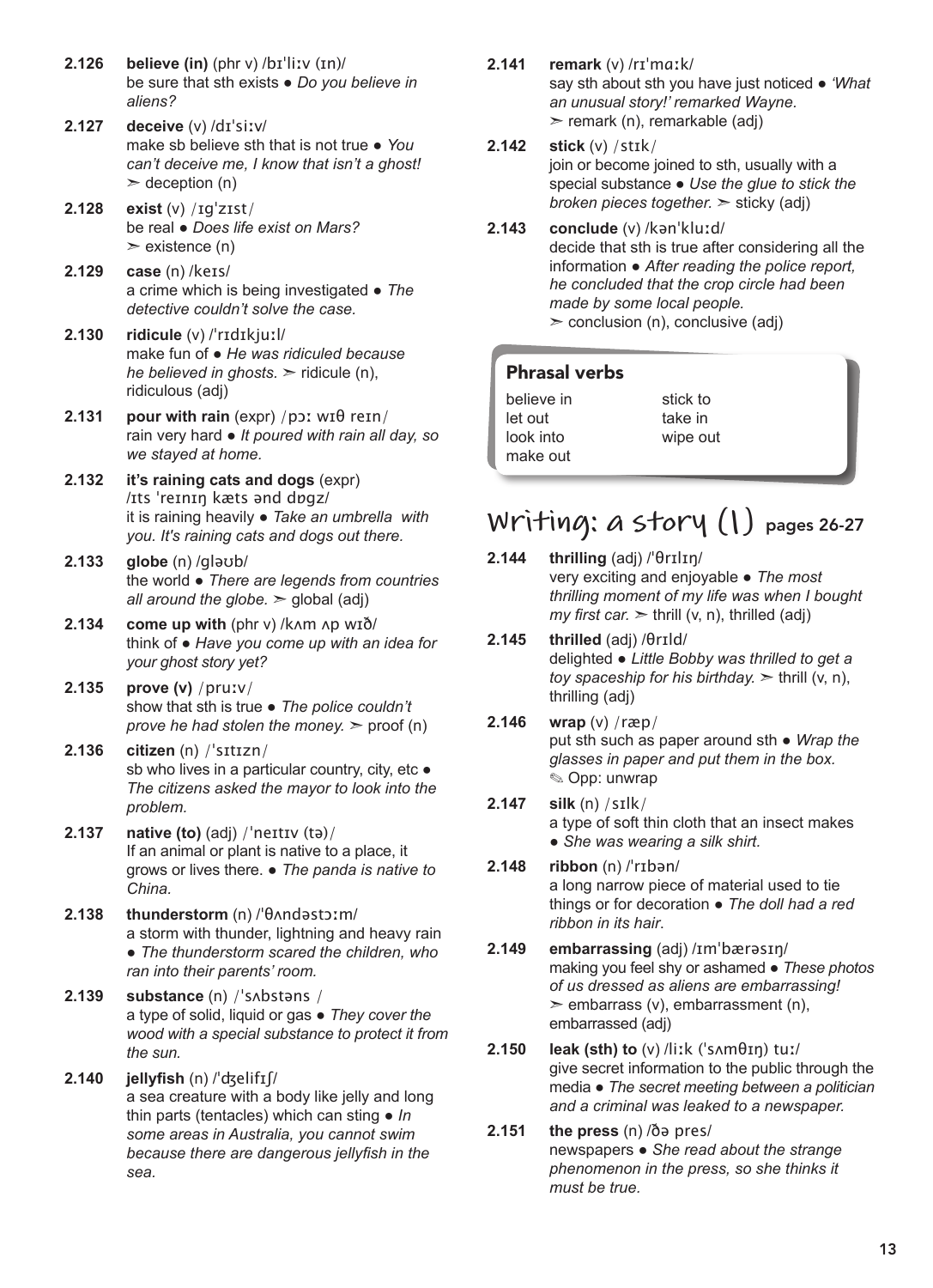- **2.152 weird** (adj) /wɪəd/ strange ● *The atmosphere in the old castle is weird, and I'm scared.*
- **2.153 extraordinary** (adj) /ɪkˈstrɔːdənri/ very unusual ● *We had an extraordinary experience last night when we saw three strange lights in the sky.*
- **2.154 dark room** (n) /dɑːk rʊm/ a room where you develop photos ● *You don't need a dark room to print your photos if you have a digital camera.*
- **2.155 stare (at)** (v) /steə (æt)/ look at sb or sth for a long time ● *She stared at George as if she'd seen a ghost.*
- **2.156 astonishment** (n) /əˈstɒnɪʃmənt/ great surprise ● *You can imagine our astonishment when Mum said she had won 1,000,000 euros!* ➣ astonish (v), astonished, astonishing (adj)
- **2.157 tremble** (v) /ˈtrembl/ shake ● *We were trembling with fear inside the dark old house.*
- **2.158 stammer** (v) /ˈstæmə/ speak with many pauses and repeated sounds because you have a speech problem or because you are nervous ● *'I'm s-s-s-sorry,' he stammered.* ➣ stammer (n)
- **2.159 suspense** (n) /səˈspens/ the feeling of worry or excitement that you have when you are waiting for sth to happen ● *Come on, don't keep us in suspense! What happened?*
- **2.160 out of the ordinary** (expr) / aʊt əv ði ˈɔːdnri/ strange or unusual ● *Did you see anything out of the ordinary?*
- **2.161 chilled** (adj) /ʧild/ very frightened ● *He was chilled when he suddenly saw a shadow on the wall.*  $\ge$  chill (v, n), chilling (adj)
- **2.162 curious** (adj) /ˈkjʊəriəs/ strange or unusual ● *It was curious that he hadn't called his wife.*
- **2.163 eerie** (adj) /ˈɪəri/ scary and strange ● *The empty house had an eerie atmosphere and I was scared.*   $\ge$  eeriness (n), eerily (adv)
- **2.164 disbelief** (n) /dɪsbɪˈliːf/ lack of belief ● *I thought Gerry was dead, so when he arrived at my house I looked at him in disbelief.*  $>$  disbelieve (v)
- **2.165 inexplicable** (adj) /ɪnɪksˈplɪkəbl/ too strange to be explained ● *His behaviour was inexplicable. I don't know why he did that.*
- **2.166 optical illusion** (n) /ˈɒptɪkl ɪˈluːʒn/ sth that tricks your eyes and makes you think you can see sth which isn't there ● *The circles in this drawing appear to move, but that's just an optical illusion.*
- **2.167 out of this world** (expr) /aʊt əv ðɪs wɜːld/ unbelievably good, beautiful, etc ● '*Independence Day' is a film about alien invaders and it's out of this world! I love it!*

# **Video: Marfa Lights** page 28

- **2.168 affectionate** (adj) /əˈfekʃənət/ showing that you love sb and care about them ● *She's an affectionate child and loves everyone.* ➣ affection (n)
- **2.169 nickname** (n) /ˈnɪkneɪm/ a name that is given to sb, but that is not their real name ● *Mark's nickname is Spike because he has spiky hair.*
- **2.170 Abominable Snowman** (n) /əˈbɒmɪnəbl ˈsnəʊmæn/ a mythical huge ape-like creature that some people believe lives in the Himalayas ● *The Yeti is also called the Abominable Snowman.*
- **2.171 depend (on)** (v) /dɪˈpend (ɒn)/ be affected by ● *Whether they really saw aliens that night depends on who you ask*.
- **2.172 vanish** (v) /ˈvænɪʃ/ disappear ● *I thought I saw a ghost but then whatever it was vanished and there was nothing there anymore.*
- **2.173 by mistake** (expr) /baɪ mɪˈsteɪk/ accidentally ● *She dropped the old vase by mistake, but the archaeologist was still furious.*
- **2.174 by chance** (expr) /baɪ ʧɑːns/ without being planned ● *I came across this amazing old book by chance in my grandpa's attic.*
- **2.175 off** (adv) /ɒf/ away from a place ● *They saw strange lights off in the distance.*
- **2.176 in the distance** (expr) /ɪn ðə ˈdɪstəns/ not near ● *Is that a ship in the distance? It's too far away to make out.*
- **2.177 be located** (expr) /bi ləʊˈkeɪtɪd/ If sth is located in a place, it is there. ● *The office is located in the city centre.* ✎ Syn: be situated
- **2.178 be situated** (expr) /bi ˈsɪtʃueɪtɪd/ If sth is situated in a place, it is there. ● *The hotel is situated near the beach.*  ✎ Syn: be located
- **2.179** head off (phr v) / hed pf/leave to go to another place ● *We're heading off. Bye!*